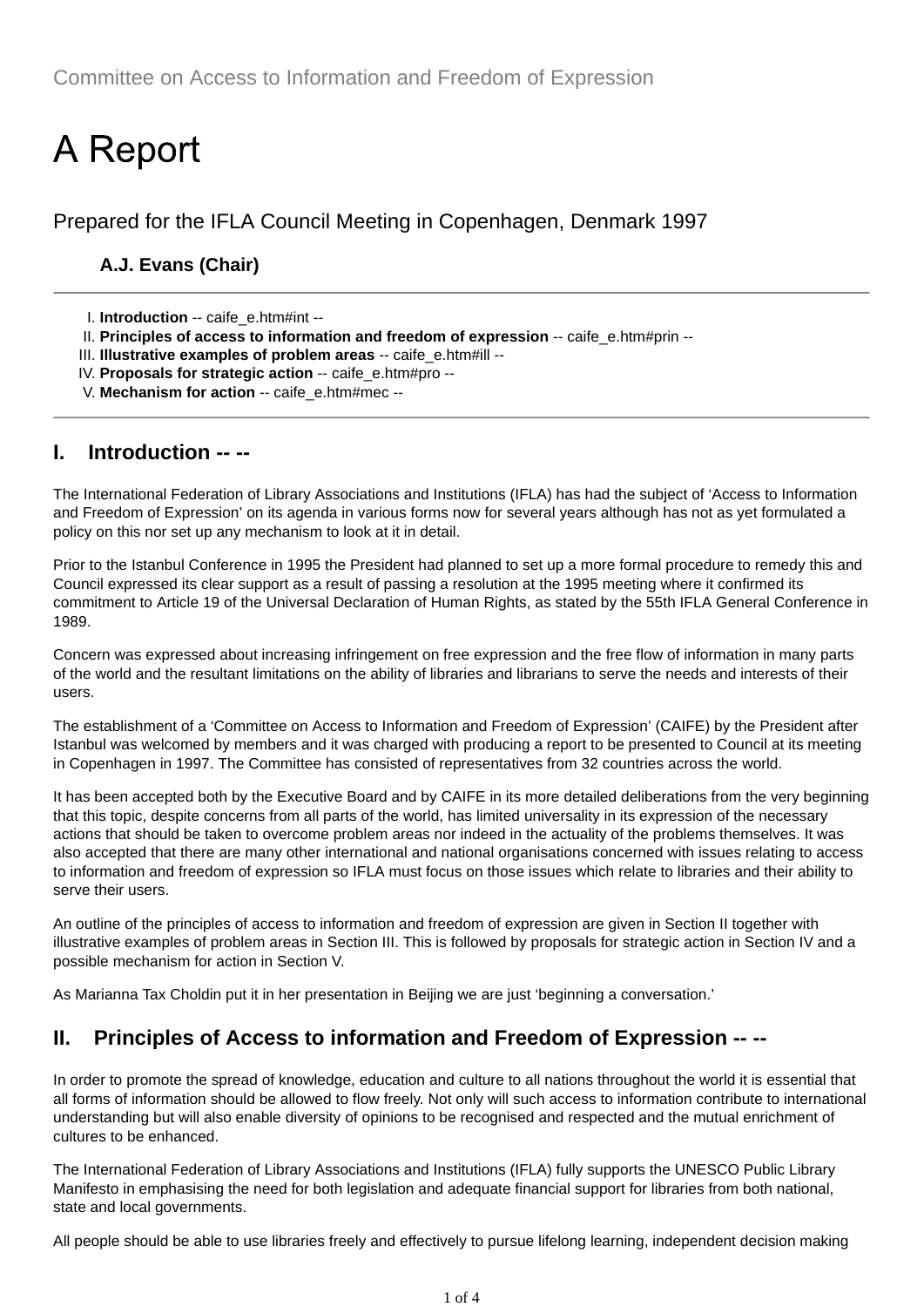and cultural and economic development.

IFLA affirms these principles and the following actions that are necessary to comply with them and stresses that Librarians and Library Associations themselves also have a primary responsibility to endorse and advance them.

*Actions*

- Libraries should be adequately funded to be able to provide the information, staff and other resources which support lifelong learning, independent decision making and cultural and economic development.
- Librarians have a professional responsibility to present in the libraries under their control all perspectives on both current and historical issues: collections and services should not be subject to any form of ideological, political, racial, linguistic or religious censorship.
- Library Associations and Libraries should challenge any form of censorship which inhibits fulfilment of their responsibility to provide information and enlightenment.
- A person's right to use a library should not be denied or abridged because of origin, age, gender, race, religion, nationality, social or economic status, or views.
- Libraries should respect personal privacy, both in the use of information and in the handling and storage of personal data.

## **III Illustrative Examples of Problem Areas -- --**

There are many areas of concern that could be identified and the following are illustrative of them. It is however not intended in this document to develop them or to attempt to suggest ways of dealing with them in detail. They may in the future however be suitable topics for more careful and extensive consideration together with adequate guidelines for action when a common platform has been established.

The range of actions that result in restrictions on access to information and barriers to free expression that are of concern to IFLA can be roughly categorised into three types.

#### *1. National situations*

The most extreme cases occur where censorship is practised on a state level in nations that by legislative means restrict free expression in political, ethnic, religious or minority situations where it is in conflict with the 'official' policy thus openly violating human rights.

Although most countries have adopted one or more treaties on human rights (in particular the UN Universal Declaration of Human Rights) they may well argue that there would be a resultant conflict with their laws and regulations that may result for example in problems of national security.

#### *2. Local situations*

- In some cases organisations or groups of citizens may impose censorship on collection development or library services for political, religious, cultural or moral reasons without 'good cause'. This can also result in libraries or librarians renouncing their professional obligations due to fear of reaction or reprisals.
- Restrictions may occur as a result of economic and financial issues that are a result of local controls although they may well have their origin nationally.
- Library policies or practices may inhibit the use by large sections of the population for reasons of disability, low literacy, culture or poverty.

#### *3. Commercial interests*

- International or national trade restrictions blocking free flow of information.
- Companies withholding or limiting access to information for potential users due to economic reasons.
- Legal issues such as copyright and in particular where it involves prohibition of lending.

## **IV Proposed Strategies -- --**

The International Federation of Library Associations and Institutions supports policies which sustain access to information and freedom of expression such as the United Nations' Universal Declaration of Human Rights (Article 19), the United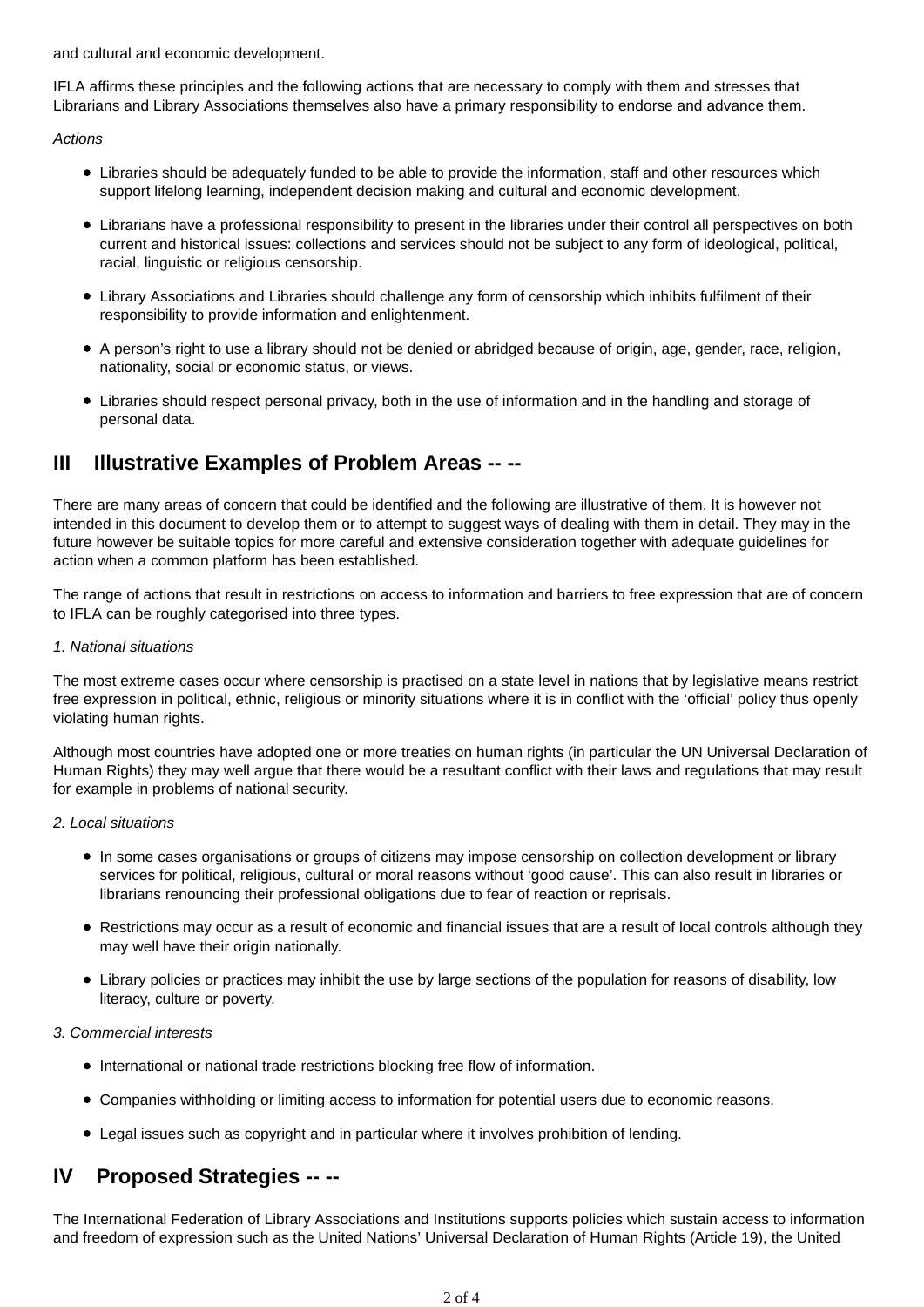Nations International Covenant on Civil and Political Rights (Article 19), the African Charter on Human and People's Rights (Article 9), the [European] Convention for the Protection of Human Rights and Fundamental Freedoms (Article 10), the International Covenant on Economic, Social and Cultural Rights, the Commonwealth Human Rights Initiative and other similar conventions.

IFLA will co-operate with all persons and groups concerned with resisting the abridgement of free expression and access to information. For example, IFLA will work co-operatively with the appropriate professional organisations as issues arise involving either the creators of information (authors, journalists, scientists, artists etc.) or the disseminators of information (publishers, bookstores etc.).

The focus of IFLA's formal action, however, will address issues involving libraries, librarians and library associations.

In support of this general policy outlined above there are a number of actions that IFLA should initiate, including the following:

- Request all colleagues world-wide and all library associations to adopt the new IFLA Policy Statement and to keep IFLA informed on all successes and violations of these policies.
- Work with other appropriate bodies such as the United Nations, UNESCO, the International Association of Publishers, FID, the Global Information Alliance and other relevant non-governmental organisations to adopt and implement the IFLA Policy Statement.
- Publish a report on a regular basis and present it to the IFLA General Council, on successes and violation of the rights of access to information and freedom of expression.

If IFLA is requested to address a specific incident, IFLA should seek, if possible, the advice of the national library association(s) in the country where that incident arises. It should also bring the incident to the attention of the national Human Rights Commission (or similar agency) of that particular country.

IFLA should also seek, where appropriate, independent verification from International Human Rights organisations or other appropriate bodies.

In recognition of the various differing cultures and political situations that exist across the world, IFLA's strategies will need to be tailored to meet the particular situation that arises. Such strategies would include the following:

- Providing advice, support materials and facilitative assistance to librarians, libraries or library associations as required.
- Working through existing government diplomatic channels offering facilitative assistance such as the sponsorship of fact-finding missions.
- Presenting resolutions to the appropriate governmental bodies and international agencies expressing IFLA's concern regarding specific violations.

## **V Mechanism for Action -- --**

It is essential that a 'mechanism' is established by IFLA to address these issues. It should, in the first instance at least, take the form of a Standing Committee charged with developing IFLA policy and practices in this area. Membership should have wide geographical coverage and have representatives from many cultures and stages of development.

Its remit should include the following:

- Provision of a clearing house of information on for example, policy statements, strategies to fight violations, names of resource people and contacts who have had similar experiences.
- Using whatever means of communication as necessary, including IFLANET, to share information and possibly to document and inform of violations, being however sensitive to issues of confidentiality and the danger of reprisals.
- Acting as the link with IFLA HQ and the Executive Board (the latter would in any case have to make a final decision on what action to take in the case of major violations).
- Co-operating with other areas of IFLA activity and in particular UAP and Copyright to avoid unnecessary duplication of effort.
- Preparation of regular reports to IFLA Council.

At this stage of our understanding of what IFLA can or should do, it would be premature to establish an 'office' as such, since it would draw limited resources from other areas of activity. Whilst building up capabilities in this activity IFLA will